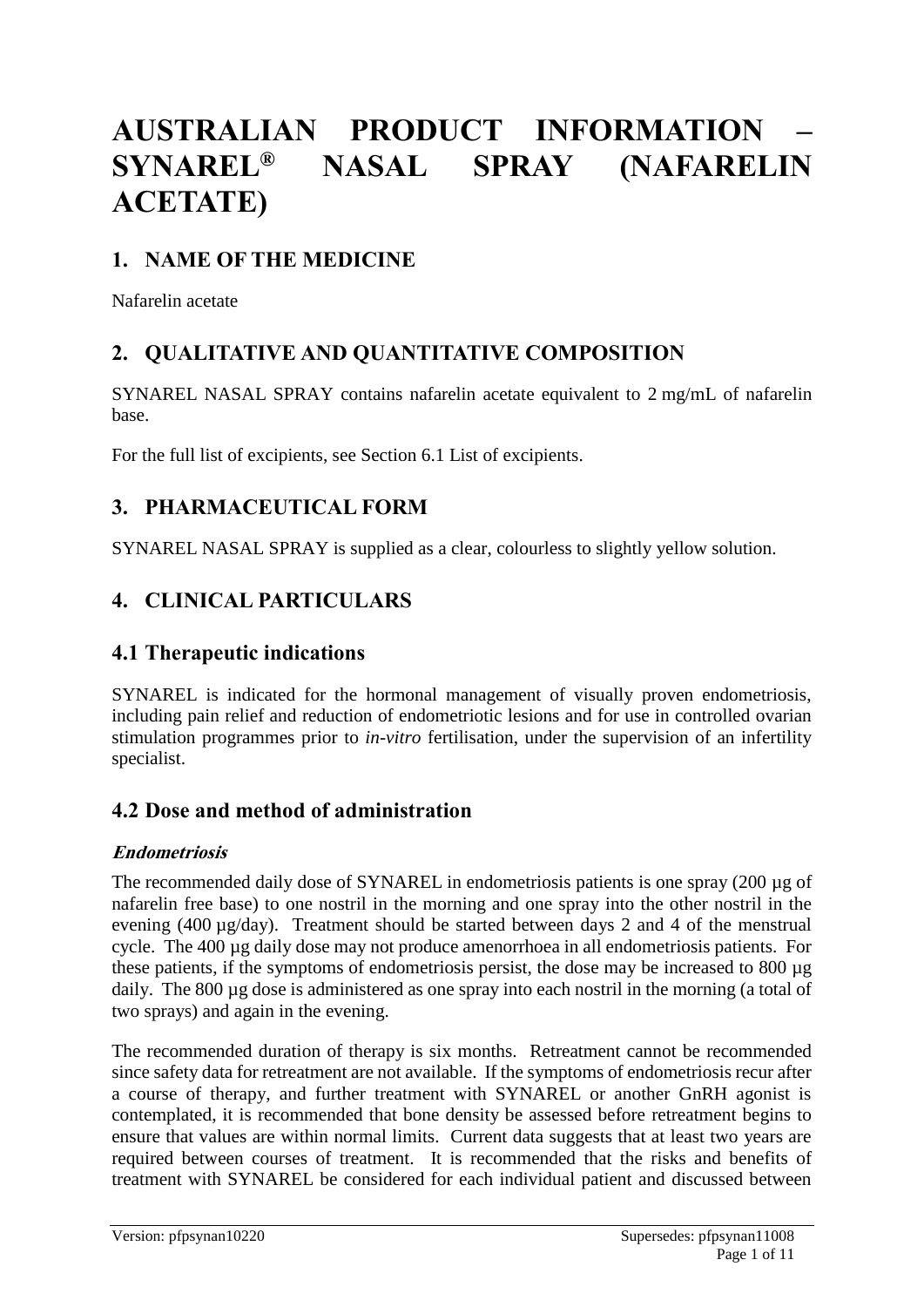patient and prescriber (Refer to Section 4.4 Special warnings and precautions for use - Use in Women at High Risk of Reduced Bone Mass).

### **Controlled Ovarian Stimulation Prior to In-Vitro Fertilisation**

The patient should be informed to consult the physician if one or more doses have been missed, and a pregnancy test should subsequently be performed before treatment is to continue.

In the use of SYNAREL associated with controlled ovarian stimulation prior to in-vitro fertilisation, the long protocol should be employed, whereby SYNAREL is continued throughout a period of transient gonadotrophin stimulation lasting 10 to 15 days (the 'flare effect') through to pituitary desensitisation (down regulation). Down regulation may be defined as serum estradiol  $\langle 50 \text{ pg/mL}$  (184 pmol/L) and serum progesterone  $\langle 1 \text{ ng/mL}$ (3.2 nmol/L); the majority of patients down regulate within 4 weeks.

The precise dosing schedule will depend on the experience of the particular IVF unit and individual patient response in a closely monitored situation. SYNAREL can be given at a dose of 400 µg twice daily administered as one spray in each nostril in the morning and one spray in each nostril at night. This provides a total daily dose of 800 µg of nafarelin. Treatment may begin in the early follicular phase (day 2), or the mid-luteal phase (usually day 21). Administration commencing in the early follicular phase however, probably increases the risk of cyst formation (see Section 4.4 Special warnings and precautions for use - General).

Once down regulation is achieved, controlled ovarian stimulation with gonadotrophins, eg hMG, is then commenced, and the SYNAREL dosage is maintained until the administration of hCG at follicular maturity (usually a further 8 to 12 days).

If patients do not down regulate within 12 weeks of starting SYNAREL, it is recommended that SYNAREL therapy be discontinued and the cycle cancelled.

### **General**

Nasal decongestants should not be administered less than 30 minutes after administering nafarelin.

The 8 mL presentation of SYNAREL (60 x 200 µg actuations) is sufficient for 30 days of SYNAREL treatment at a dose of 400  $\mu$ g/day and for 15 days treatment at a dose of 800 µg/day. Patients should be advised that the use of the product beyond these times will result in delivery of an insufficient amount of SYNAREL. Refer to the Consumer Product Information for instructions for use of the metered spray pump.

# **4.3 Contraindications**

SYNAREL should not be administered to patients who are hypersensitive to GnRH, GnRH agonist analogues or any of the excipients in SYNAREL, have undiagnosed abnormal vaginal bleeding, are pregnant or who may become pregnant while using SYNAREL or are breastfeeding.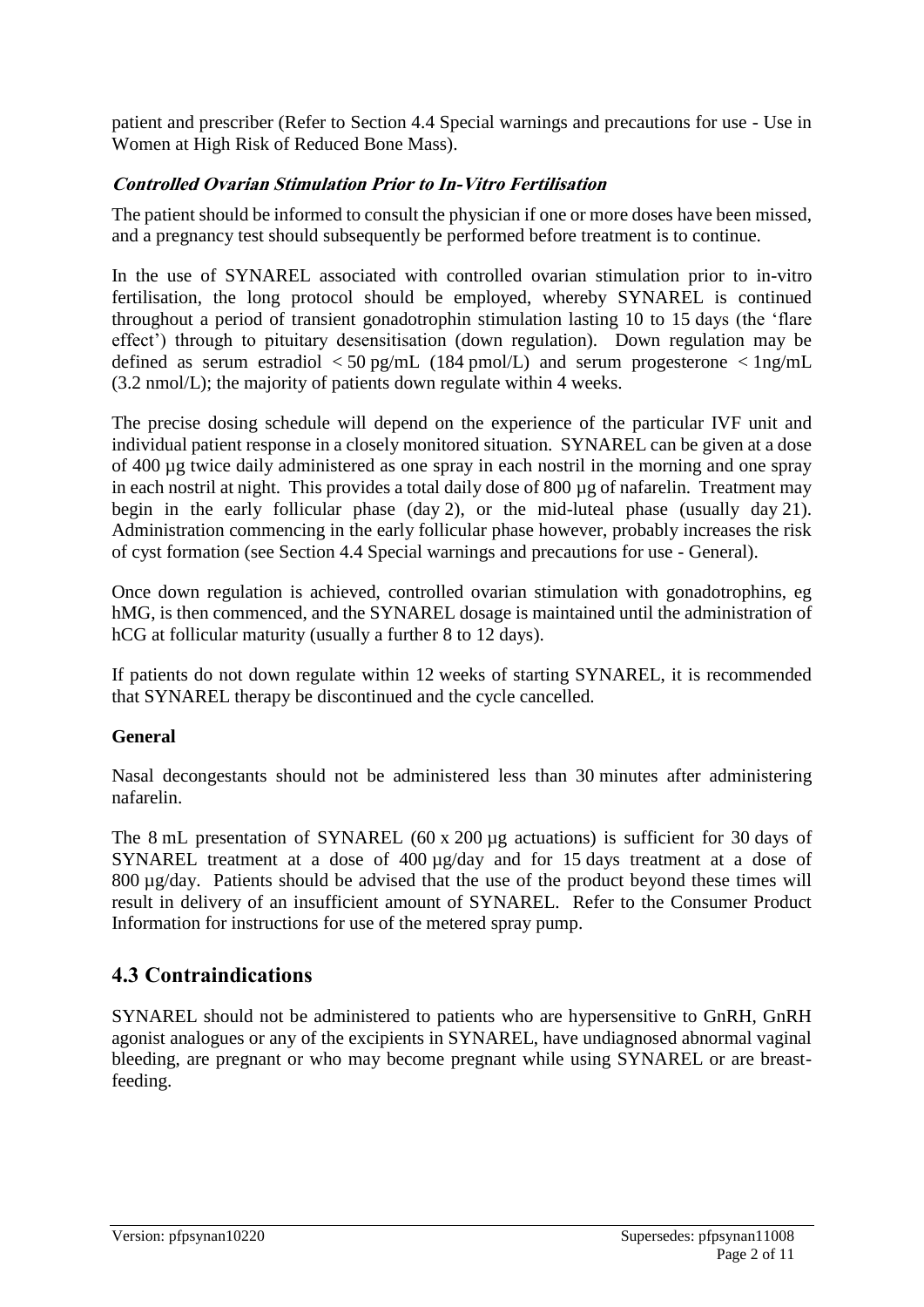# **4.4 Special warnings and precautions for use**

#### **Effects on Bone Density**

The effect of shorter intermittent courses employed for IVF programmes on bone mineral density has not been investigated.

#### **Repeat Courses in Endometriosis**

If the symptoms of endometriosis recur after a course of therapy, and further treatment with SYNAREL or another GnRH agonist is contemplated, it is recommended that bone density be assessed before retreatment begins to ensure that values are within normal limits. Current data suggests that at least two years are required between courses of treatment.

#### **Use in Women at High Risk of Reduced Bone Mass**

Since the full reversibility of the bone atrophy induced by nafarelin (Refer to Section 4.8 Adverse effects (undesirable effects) - Changes in bone density) is currently not clear SYNAREL should be used cautiously in women with clinical conditions where there is a high risk of reduced bone mass. These include women with chronic anovulation/ menstrual disturbances due to weight loss, athletic or other forms of hypothalamic amenorrhoea, immobilisation, glucocorticoid usage or a strong family history of osteoporosis. In such women bone density should be measured prior to the first course of therapy.

#### **General**

Functional ovarian cysts have been reported to occur in the first two months of therapy with SYNAREL. Many, but not all, of these events occurred in patients with polycystic ovarian disease. These cystic enlargements may resolve spontaneously, generally within four to six weeks of therapy, but in some cases discontinuation of drug and/ or surgical intervention may be required. There are no clinical data available on the use of SYNAREL in ovulation induction regimes involving patients with polycystic ovarian syndrome. Caution is advised in this patient group as they are at greater risk of excessive follicular recruitment when undergoing ovulation induction regimes.

Transient cyst formation that may accompany GnRH agonist use is more common when GnRH agonists are commenced in the follicular phase of the cycle (flare effect). Patients should be advised of the potential for clinical flare-up of endometriotic symptoms and lesions within the first few weeks of treatment due to the transient rise in estradiol secretion. During this time the possibility exists of other estrogen induced side effects occurring i.e. estrogen-sensitive migraine, epilepsy.

### **Use in Women with Intercurrent Rhinitis**

Excessive intercurrent rhinitis either of allergic origin or due to upper respiratory tract infection may impair the absorption of nafarelin from the nasal mucosa. Patients with intercurrent rhinitis should be advised to consult their physician for use of a nasal decongestant. If the use of a nasal decongestant is required during SYNAREL treatment, the decongestant must be used at least 30 minutes after SYNAREL dosing to decrease the possibility of reducing drug absorption.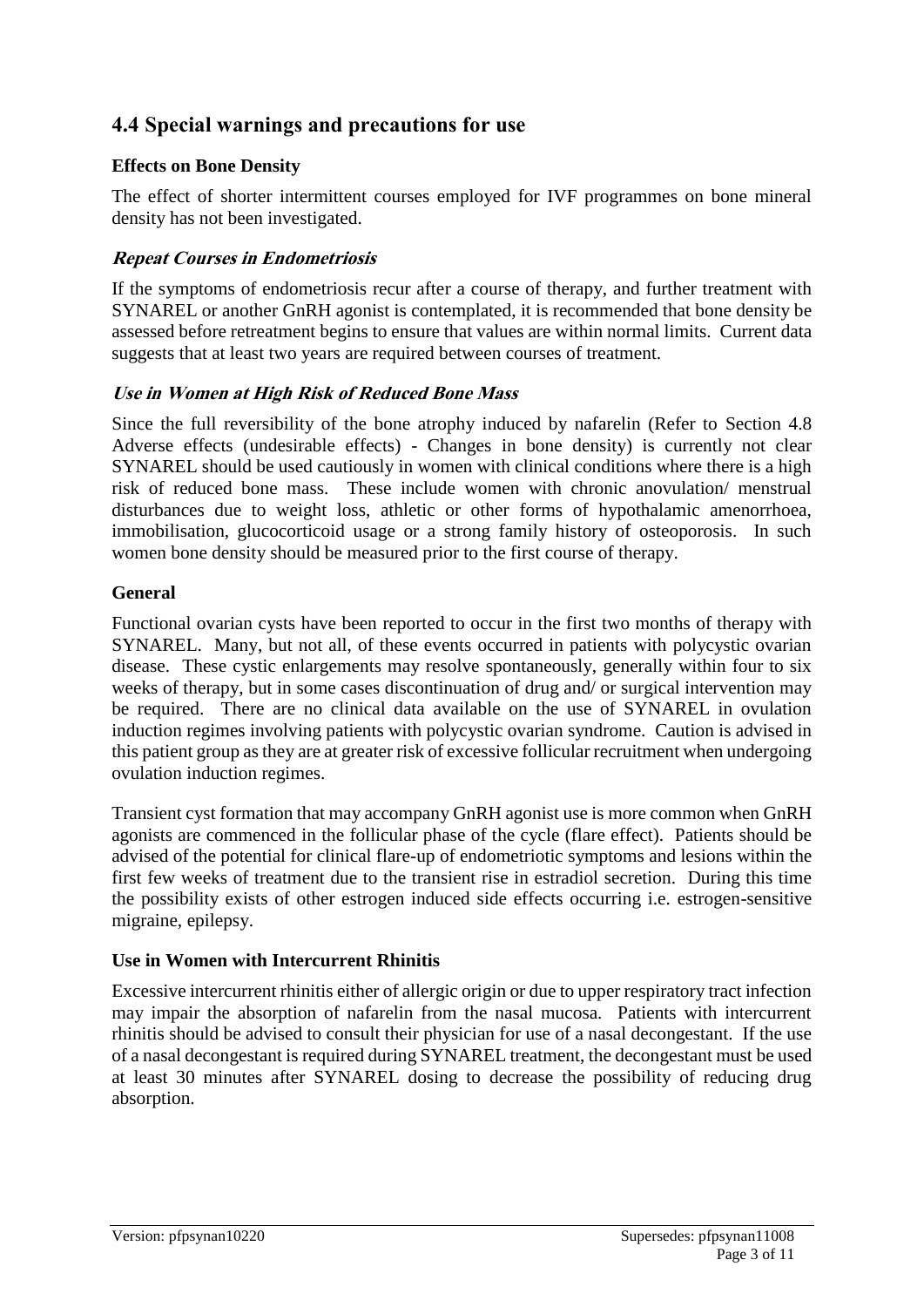#### **Use in hepatic impairment**

Experience with SYNAREL in patients with hepatic or renal diseases is not available but is believed not to entail any extra risks. Due to lack of data in these patient populations no specific recommendations for dosage adjustments can be made.

#### **Use in renal impairment**

See Section 4.4 Special warnings and precautions for use - Use in hepatic impairment.

#### **Use in the elderly**

No data available.

#### **Paediatric use**

#### **Use in Women Under 18 Years**

Clinical experience with SYNAREL for the treatment of endometriosis has been limited to women 18 years and over.

#### **Effects on laboratory tests**

Administration of nafarelin in therapeutic doses results in suppression of the pituitary-gonadal system. Normal function is usually restored within 4 to 8 weeks after treatment is discontinued. Diagnostic tests of pituitary-gonadal function conducted during the treatment and 4 to 8 weeks after discontinuation of nafarelin therapy may therefore be misleading.

### **4.5 Interactions with other medicines and other forms of interactions**

#### **Drug Interactions**

Nafarelin would not be expected to participate in pharmacokinetic-based drug-drug interactions because degradation of the compound is primarily by the action of peptidases, not cytochrome P-450 enzymes. Since nafarelin is only 80% bound to plasma proteins (albumin), drug interactions at the protein binding level would not be expected to occur.

### **4.6 Fertility, pregnancy and lactation**

#### **Effects on fertility**

Reproduction studies in rats of both sexes have shown full reversibility of fertility suppression when the drug treatment was discontinued after continuous administration for up to six months.

#### **Use in pregnancy – Pregnancy Category D**

Before starting treatment with SYNAREL, pregnancy must be excluded (refer to Section 4.3 Contraindications). When used regularly at the recommended dosage, SYNAREL inhibits ovulation. In the event of missed doses, there may be breakthrough ovulation and a potential for conception. Therefore, patients should be advised to use non-hormonal methods of contraception throughout SYNAREL treatment. If a patient becomes pregnant during treatment, administration of the drug must be discontinued, and the patient must be apprised of a potential risk to foetal development; NB when used as part of an ovarian stimulation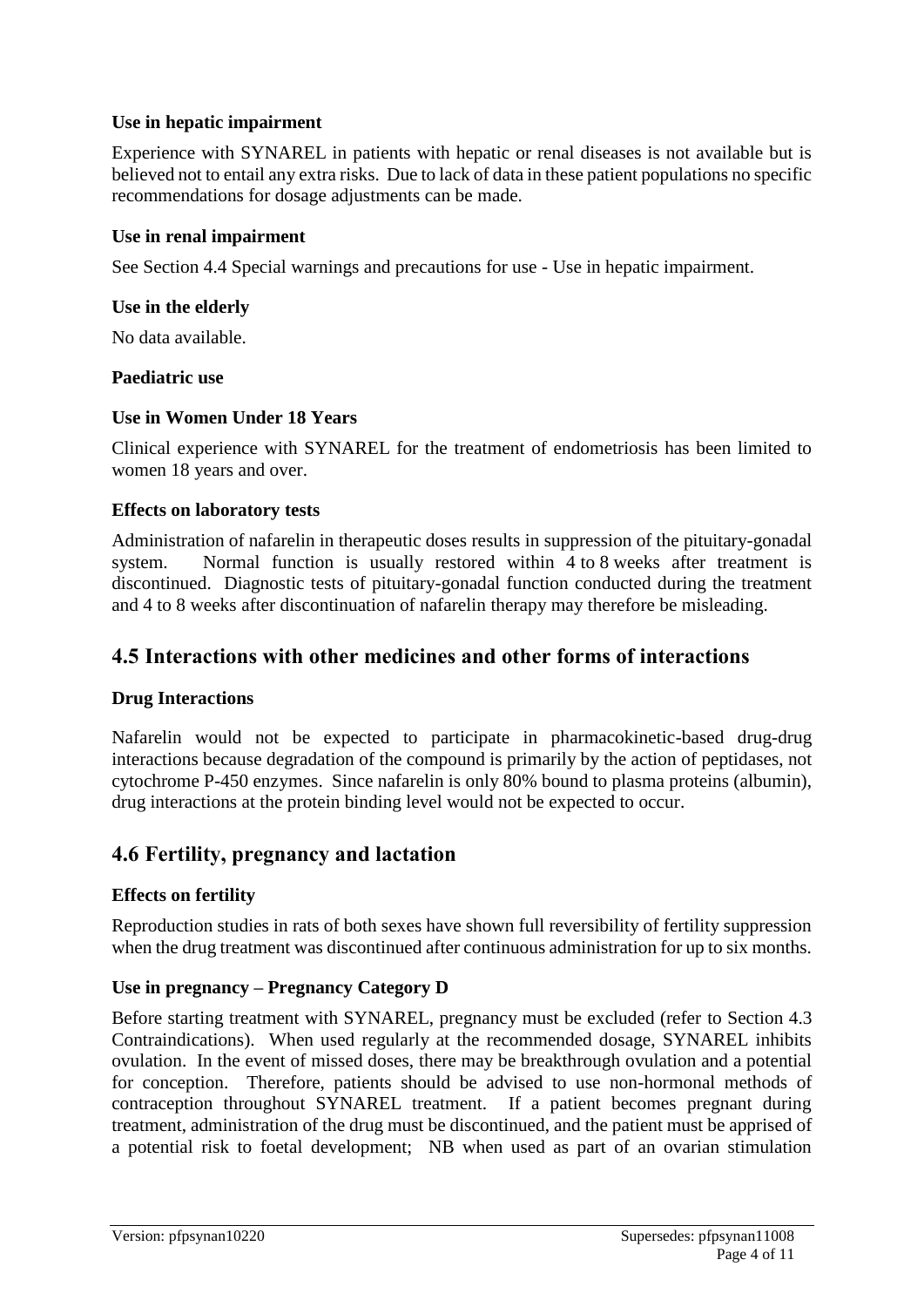programme, SYNAREL treatment should be stopped at least 3 days before fertilised embryos are placed in the uterine cavity.

In animal studies, intramuscular administration of nafarelin acetate to pregnant rats at doses of 0.4, 1.6 and 6.4 µg/kg/day during organogenesis resulted in a low incidence of foetal abnormalities at the highest dose. This finding was confirmed in a repeat study in rats, but studies in mice and rabbits showed no evidence of teratogenic activity at doses up to 600 µg/kg/day and 0.18 µg/kg/day, respectively.

#### **Use in lactation**

It is not known whether or to what extent nafarelin is excreted into human breast milk. The effects, if any, on the breastfed child have not been determined and therefore SYNAREL should not be used in breastfeeding women.

### **4.7 Effects on ability to drive and use machines**

The effects of this medicine on a person's ability to drive and use machines were not assessed as part of its registration.

### **4.8 Adverse effects (undesirable effects)**

As would be expected with a drug which lowers serum estradiol concentrations, the most frequently reported adverse reactions were those related to hypoestrogenism. Chronic treatment may induce a menopausal state.

In controlled studies of nafarelin 400  $\mu$ g/day, adverse reactions most frequently reported are listed in order of decreasing frequency:

- hot flushes
- change in libido
- vaginal dryness
- headaches
- emotional lability
- acne
- myalgia
- decreased breast size
- irritation of nasal mucosa

Other adverse reactions reported for the same dose of nafarelin include:

insomnia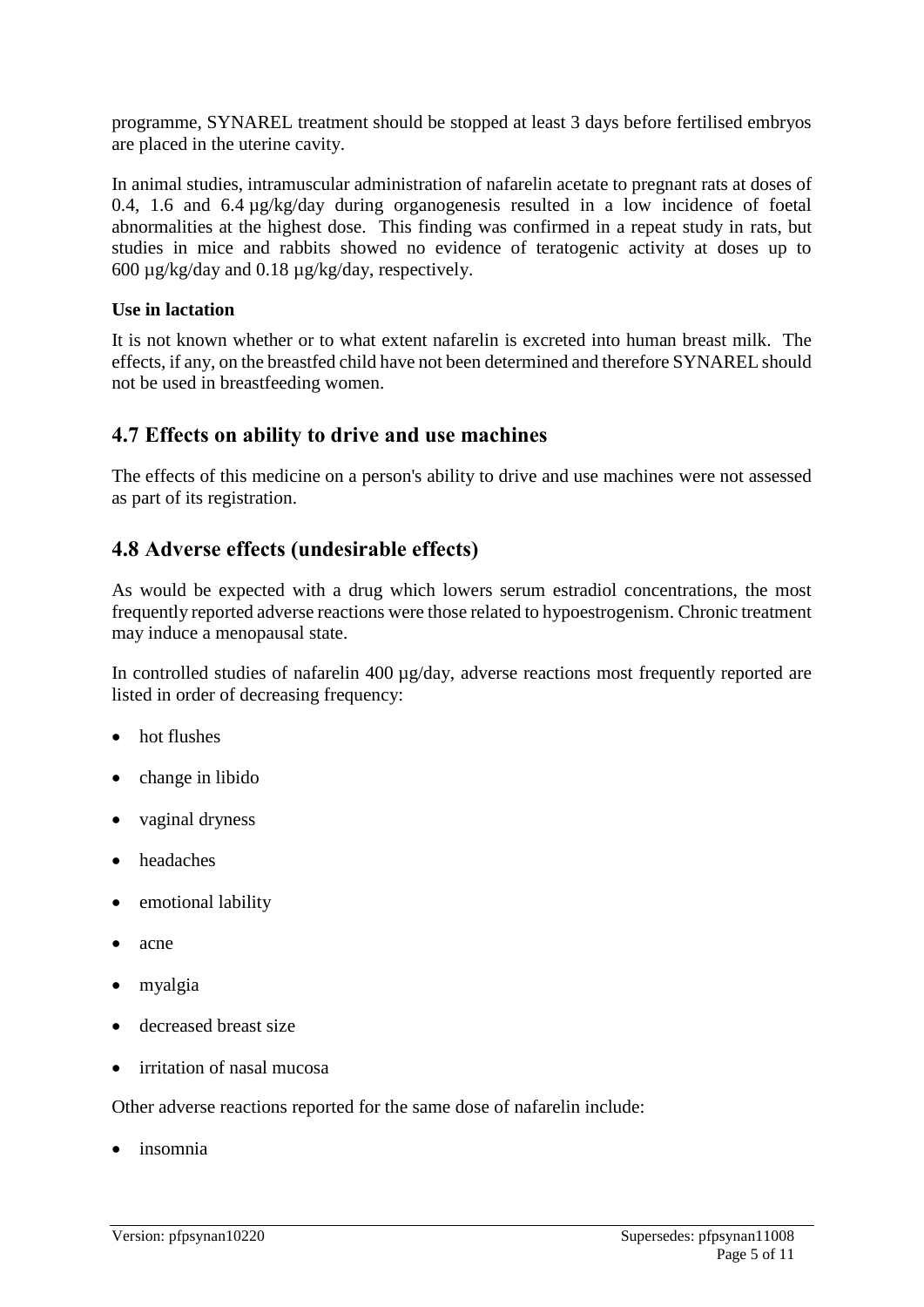- change in weight
- oedema
- hirsutism
- seborrhoea

In other clinical studies and during postmarketing surveillance, paraesthesia, depression, arthritic symptoms, interstitial pneumonitis, pulmonary fibrosis and alopecia have been reported. Blood pressure changes can occur. In approximately 0.2% of adult patients, symptoms suggestive of drug sensitivity, such as shortness of breath, chest pain, urticaria, rash and pruritus have occurred. In very rare instances, uterine haemorrhage can occur.

### **Ovarian Hyperstimulation and Multiple Pregnancies**

Some degree of ovarian hyperstimulation occurs in all women who respond to gonadotrophins, but this must be distinguished from the Ovarian Hyperstimulation Syndrome (OHSS). This syndrome is conventionally classified as mild, moderate or severe and severe OHSS remains the most important cause of morbidity following controlled ovarian stimulation, often necessitating prolonged periods of hospitalisation. The syndrome is associated with an exaggerated follicular response to gonadotrophin stimulation and is triggered by the luteinising agent (ie. hCG administration or a spontaneous LH surge). Severe OHSS is manifested by hypovolaemia, oliguria, ascites, pleural effusions, haemoconcentration, electrolytic disturbances and hepatic dysfunction. Severe instances of moderate to severe OHSS were reported during IVF trials employing GnRH analogues including nafarelin acetate. The risks of OHSS can be reduced by strict monitoring of follicular size and number, and estrogen output, thereby reducing the risk of spontaneous LH surge. If criteria for overstimulation are met, then pituitary desensitisation should continue and gonadotrophins withheld until the ovaries have recovered.

### **Changes in Bone Density**

After six months of SYNAREL treatment, vertebral trabecular bone density and total vertebral bone mass, measured by quantitative computed tomography (QCT), decreased by an average of 8.7% and 4.3%, respectively, compared to pretreatment levels. There was partial recovery of bone density in the post-treatment period; the average trabecular bone density and total bone mass were 4.9% and 3.3% less than the pretreatment levels, respectively. Total vertebral bone mass, measured by dual photon absorptiometry (DPA), decreased by a mean of 5.9% at the end of treatment. Mean total vertebral mass, re-examined by DPA six months after completion of treatment, was 1.4% below pretreatment levels. There was little, if any, decrease in the mineral content in compact bone of the distal radius and second metacarpal. Use of SYNAREL for longer than the recommended six month period or in the presence of other known risk factors for decreased bone mineral content may cause additional bone loss (Refer to Section 4.4 Special warnings and precautions for use: Use in Women at High Risk of Reduced Bone Mass).

### **Changes in Laboratory Values**

### **Plasma Enzymes**

During clinical trials with SYNAREL regular laboratory monitoring revealed that one patient each had SGOT and SGPT levels which were more than twice the upper limit of normal. In neither of these patients did the other laboratory values indicate abnormal liver function.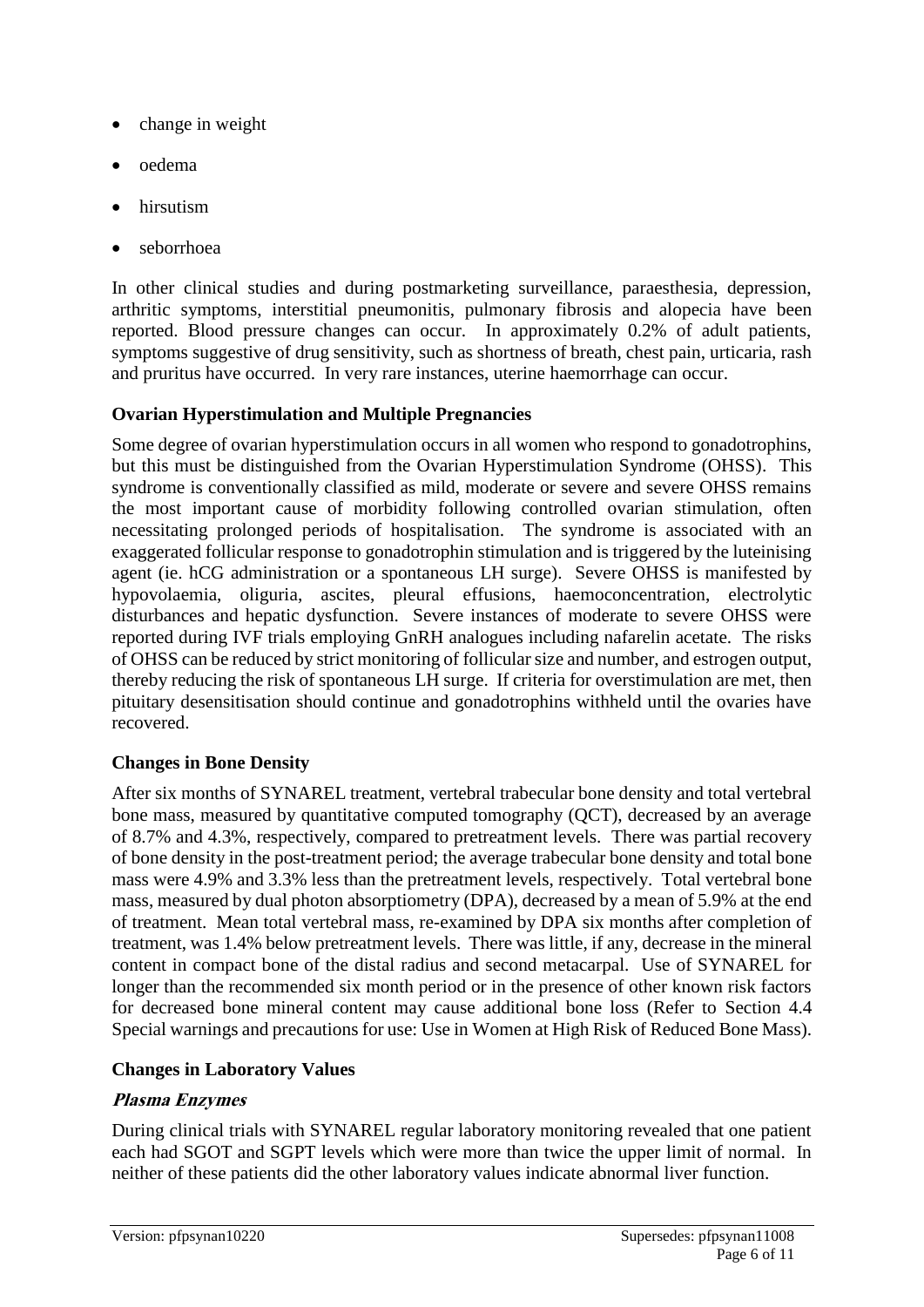### **Lipids**

In patients treated with SYNAREL 400 µg/day for 6 months 9% (5/59), at enrolment, had total cholesterol values above 6.5 mmol/L which were still above 6.5 mmol/L at the end of treatment. Of those patients whose pretreatment cholesterol values were below 6.5 mmol/L, 6% (3/54) had post-treatment values above 6.5 mmol/L.

The mean (±SEM) pretreatment values for total cholesterol in all SYNAREL patients were 5.0 (0.1) mmol/L. At the end of the treatment period the mean values for total cholesterol were 5.3 (0.1) mmol/L. The increase from the pretreatment value was statistically significant  $(p<0.05)$ . At the end of the 6 month treatment period triglycerides were increased above the upper limit of 1.7 mmol/L in 12% of patients, however, no patient had abnormally low HDL cholesterol fractions (less than 0.8 mmol/L) and none had abnormally high LDL cholesterol fractions (greater than 4.9 mmol/L). There was no increase in the LDL/HDL ratio in patients. The above changes in plasma lipids are consistent with an estrogen deficiency state.

#### **Reporting suspected adverse effects**

Reporting suspected adverse reactions after registration of the medicinal product is important. It allows continued monitoring of the benefit-risk balance of the medicinal product. Healthcare professionals are asked to report any suspected adverse reactions at [www.tga.gov.au/reporting](http://www.tga.gov.au/reporting-problems)[problems.](http://www.tga.gov.au/reporting-problems)

### **4.9 Overdose**

In animals subcutaneous administration of up to 60 times the recommended human dose (expressed on a µg/kg basis) had no adverse effects. Orally administered nafarelin is subject to enzymatic degradation in the gastrointestinal tract and is therefore inactive. Clinical adverse events reported following overdosage of nafarelin have included local (epistaxis, rhinitis, sinusitis and rash) and systemic (vaginal haemorrhage secondary to enlarged fibroids) effects.

For information on the management of overdose, contact the Poisons Information Centre on 13 11 26 (Australia).

# **5. PHARMACOLOGICAL PROPERTIES**

### **5.1 Pharmacodynamic properties**

#### **Mechanism of action**

Nafarelin is a potent agonistic analogue of the gonadotrophin releasing hormone (GnRH). Given as a single 250 µg to 1000 µg dose, nafarelin stimulates release of the pituitary gonadotrophins, LH and FSH, with consequent increase of ovarian and testicular steroidogenesis. Repeated intranasal 250 µg to 1000 µg dosing gradually abolishes the stimulatory effect on the pituitary gland. Within three to four weeks, daily administration leads to decreased pituitary gonadotrophin secretion and/or the secretion of gonadotrophins with lowered biological activity with consequent suppression of gonadal steroidogenesis and inhibition of functions and tissues that depend on gonadal steroids for their maintenance.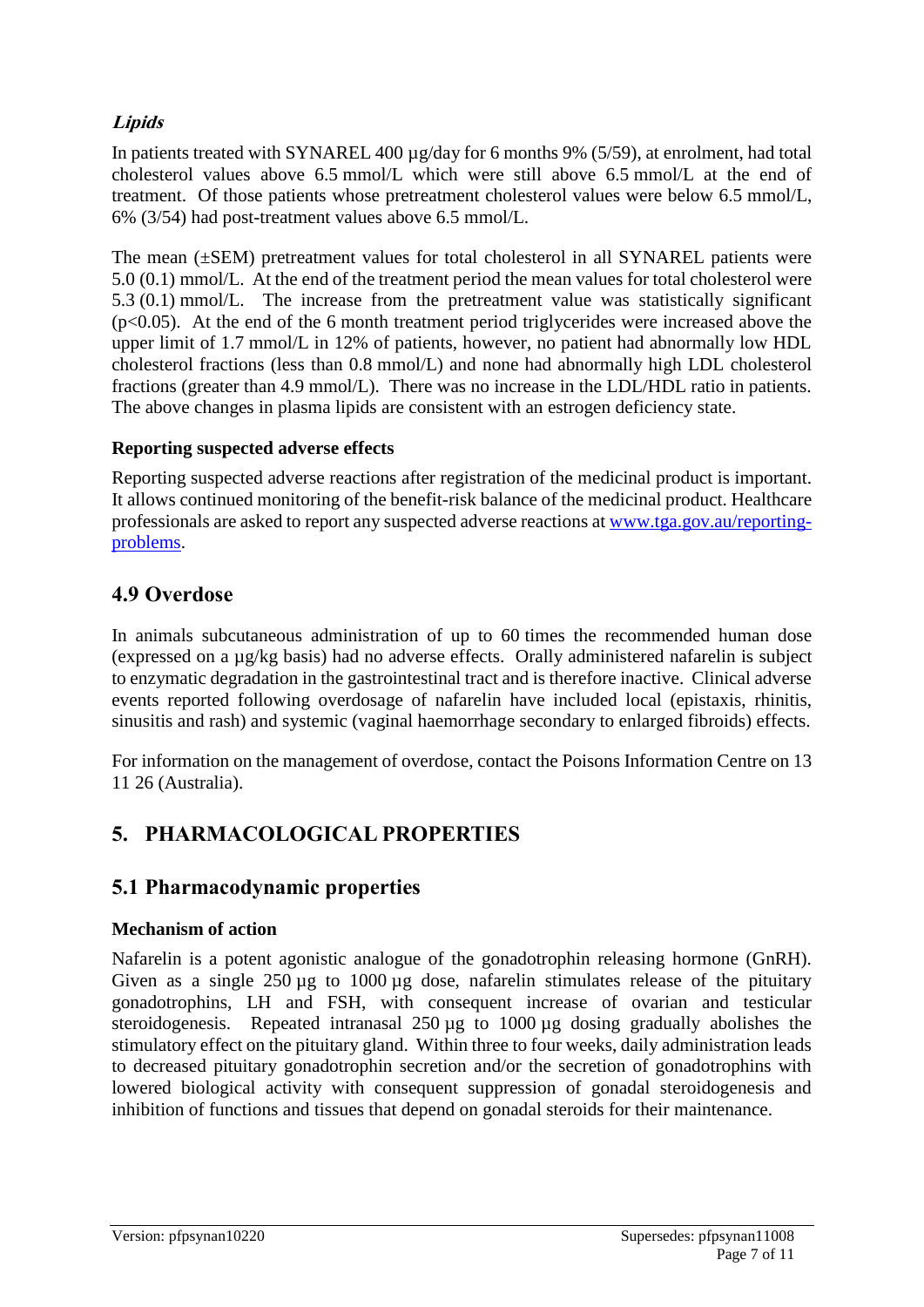In controlled clinical studies in patients with endometriosis, SYNAREL was shown to relieve the clinical symptoms of endometriosis (pelvic pain, dyspareunia, dysmenorrhoea) and to reduce the size of endometrial implants as determined by laparoscopy.

In 73 patients, SYNAREL 400 µg daily induced amenorrhoea in approximately 65%, 80% and 90% of patients after 60, 90 and 120 days, respectively. Most of the remaining patients reported episodes of only light bleeding or spotting. In the first, second and third post-treatment months normal menstrual cycles resumed in 4%, 82% and 100%, respectively, of those patients who did not become pregnant.

The efficacy of SYNAREL in controlled ovarian stimulation prior to in-vitro fertilisation has been shown in several clinical studies. In 160 women who received nafarelin 200 µg bd or 400 µg bd (80 in each group) as part of a "long" protocol, 86% and 100% respectively achieved down regulation. The 200 µg bd dose did not produce ideal down regulation in all patients in the two pivotal trials, hence subsequent patients were allocated to either 400 µg bd or a comparator GnRH analogue. The time taken for 75% of the women in each group to down regulate was 38 and 24 days respectively. Clinical pregnancy was achieved in 23% and 31% respectively.

The purpose of down regulation is to provide a more controlled stimulation for subsequent stimulation and thereby minimise the occurrence of spontaneous ovulation and premature luteinisation. Limited data only, are available for the "short" protocol.

### **Clinical trials**

No data available.

# **5.2 Pharmacokinetic properties**

Nafarelin is rapidly absorbed into the systemic circulation after intranasal administration. The average time to maximum plasma concentration after dosing is 26 minutes (range 5 to 60 minutes). Bioavailability of the intranasal dose averages 2.8% (range 1.2 to 5.6%). Twice daily administration of 200 µg to 400 µg of nafarelin in 18 healthy women for 22 days did not lead to significant accumulation of the drug.

*In vitro* studies using human plasma showed 78 to 84% of nafarelin is bound to plasma proteins, primarily the albumin fraction. This contrasts with 22 to 25% binding for GnRH.

In rats given  $14C$ -nafarelin, the highest concentrations of radioactivity were observed in kidneys, liver and intestines and lowest concentrations were in the brain. In pregnant rabbits dosed with <sup>3</sup>H-nafarelin, less than 1% of the radioactivity was found in the uterus, placenta, foetuses and amniotic fluid. In 3 subjects given 14C-nafarelin subcutaneously, 44 to 56% and 19 to 44% of radioactivity was recovered in the urine and faeces, respectively. The total recovery of the administered dose averaged 83%. Major metabolites recovered in urine of humans have been identified and are thought to be inactive.

The pharmacokinetics of the drug in hepatically and renally-impaired patients have not been determined (Refer to Section 4.4 Special warnings and precautions for use: Use in hepatic impairment, Use in renal impairment).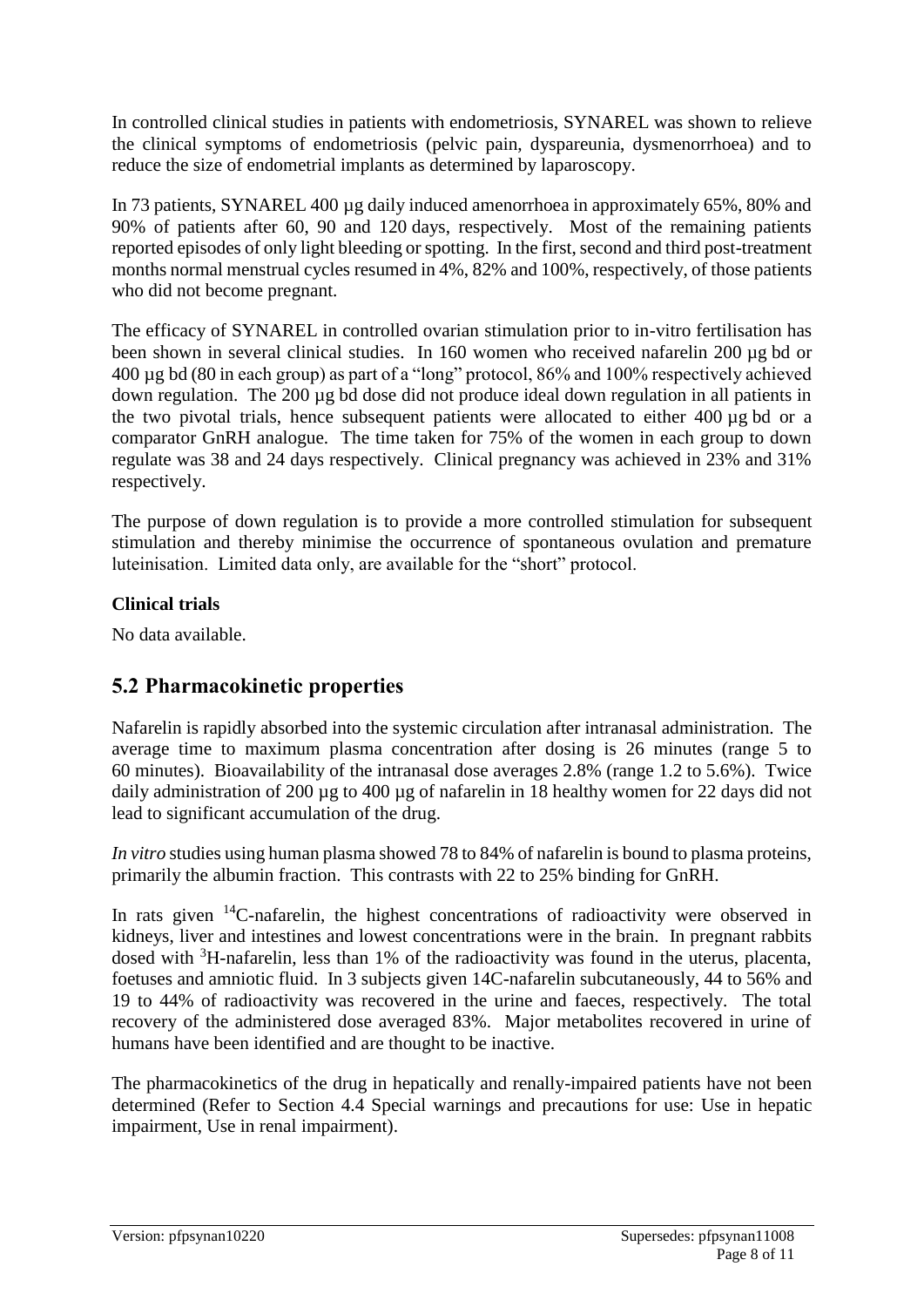# **5.3 Preclinical safety data**

#### **Genotoxicity**

Studies conducted in bacterial and mammalian systems provide no indication of a mutagenic potential for nafarelin.

#### **Carcinogenicity**

Nafarelin acetate administered for prolonged periods to rats and mice, at intramuscular doses up to 100 and 500 µg/kg/day respectively, induced hyperplasia and neoplasia of various tissues, inclusive of the anterior pituitary in both species; tumours of pancreatic islet cells, adrenal medulla, testes and ovaries occurred only in rats. No metastases of these tumours were observed. Monkeys treated with high doses of nafarelin for one year did not develop any tumours or proliferative changes. There is no evidence for tumourigenesis of gonadorelin analogues in humans.

# **6. PHARMACEUTICAL PARTICULARS**

### **6.1 List of excipients**

sorbitol, benzalkonium chloride, glacial acetic acid, hydrochloric acid, sodium hydroxide and purified water.

# **6.2 Incompatibilities**

Incompatibilities were either not assessed or not identified as part of the registration of this medicine.

# **6.3 Shelf life**

Shelf life: 24 months when stored below 25°C.

In Australia, information on the shelf life can be found on the public summary of the Australian Register of Therapeutic Goods (ARTG). The expiry date can be found on the packaging.

# **6.4 Special precautions for storage**

Protect from light. Do not refrigerate or freeze. Store container in an upright position.

### **6.5 Nature and contents of container**

SYNAREL NASAL SPRAY is supplied as an 8 mL solution containing nafarelin acetate equivalent to 2 mg/mL of nafarelin base. The spray is supplied with a metered spray pump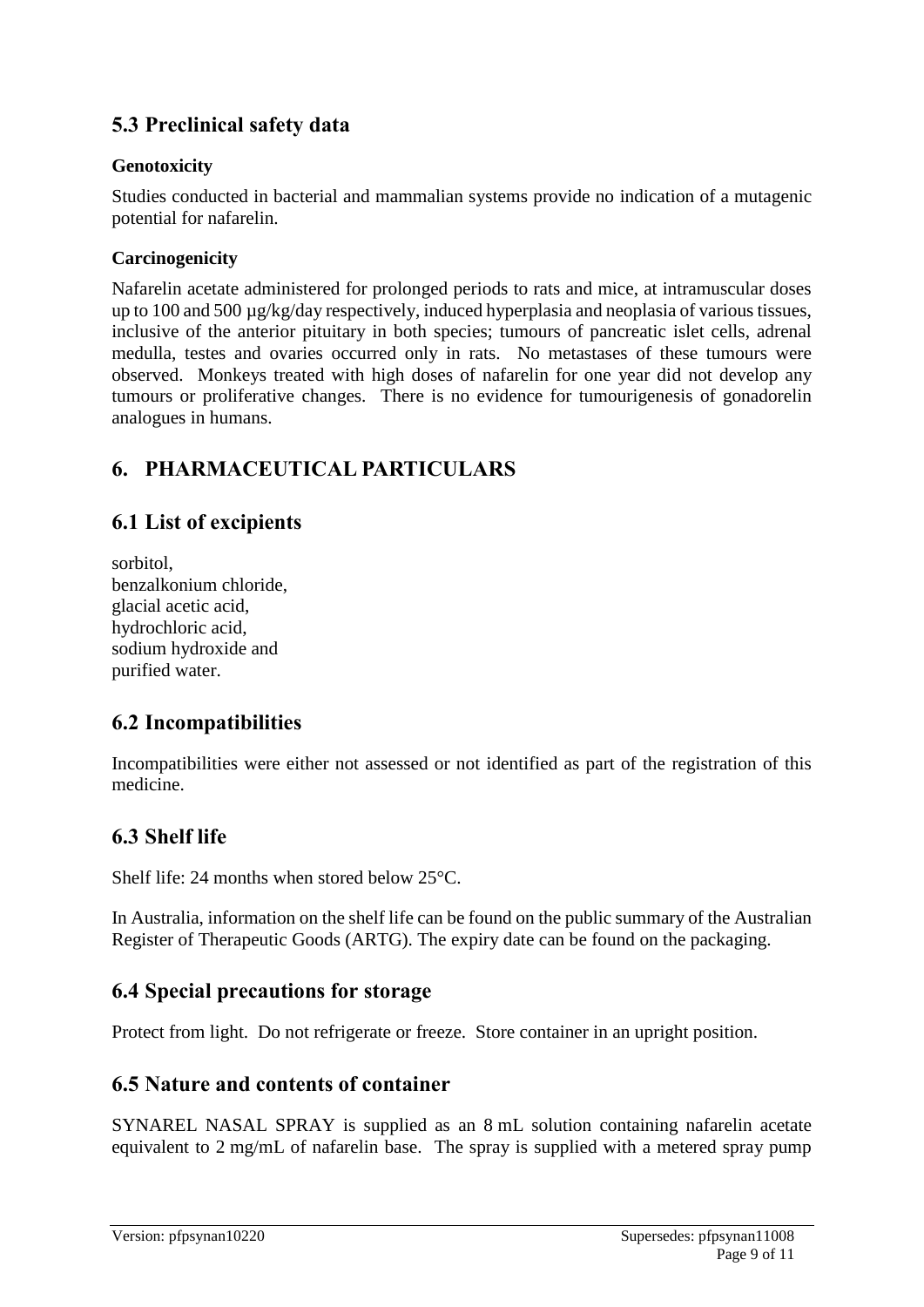unit, which, after priming, delivers 200 µg of nafarelin base per spray. The contents of one spray bottle are intended to deliver at least 60 sprays.

# **6.6 Special precautions for disposal**

In Australia, any unused medicine or waste material should be disposed of in accordance with local requirements.

### **6.7 Physicochemical properties**

Nafarelin acetate (SYNAREL ™) is a decapeptide with the chemical name: 5-oxo-L-prolyl-L-histidyl-L-tryptophyl-L-seryl-L-tyrosyl-3-(2-naphthyl)-D-alanyl-L-leucyl-L-arginyl-Lprolylglycinamide acetate.

Nafarelin acetate is a fine white to off-white amorphous powder. It is sparingly soluble in water and less soluble in methanol and ethanol. The molecular weight of the anhydrous free decapeptide is 1322.5.

#### **Chemical structure**



• x CH<sub>3</sub>COOH • y H<sub>2</sub>O  $(1 \le x \le 2; 2 \le y \le 8)$ 

### **CAS number**

86220-42-0

# **7. MEDICINE SCHEDULE (POISONS STANDARD)**

(S4) Prescription only medicine.

# **8. SPONSOR**

Pfizer Australia Pty Ltd Level 17, 151 Clarence Street Sydney NSW 2000 Toll Free Number: 1800 675 229 [www.pfizer.com.au](http://www.pfizer.com.au/)

# **9. DATE OF FIRST APPROVAL**

31 August 1995